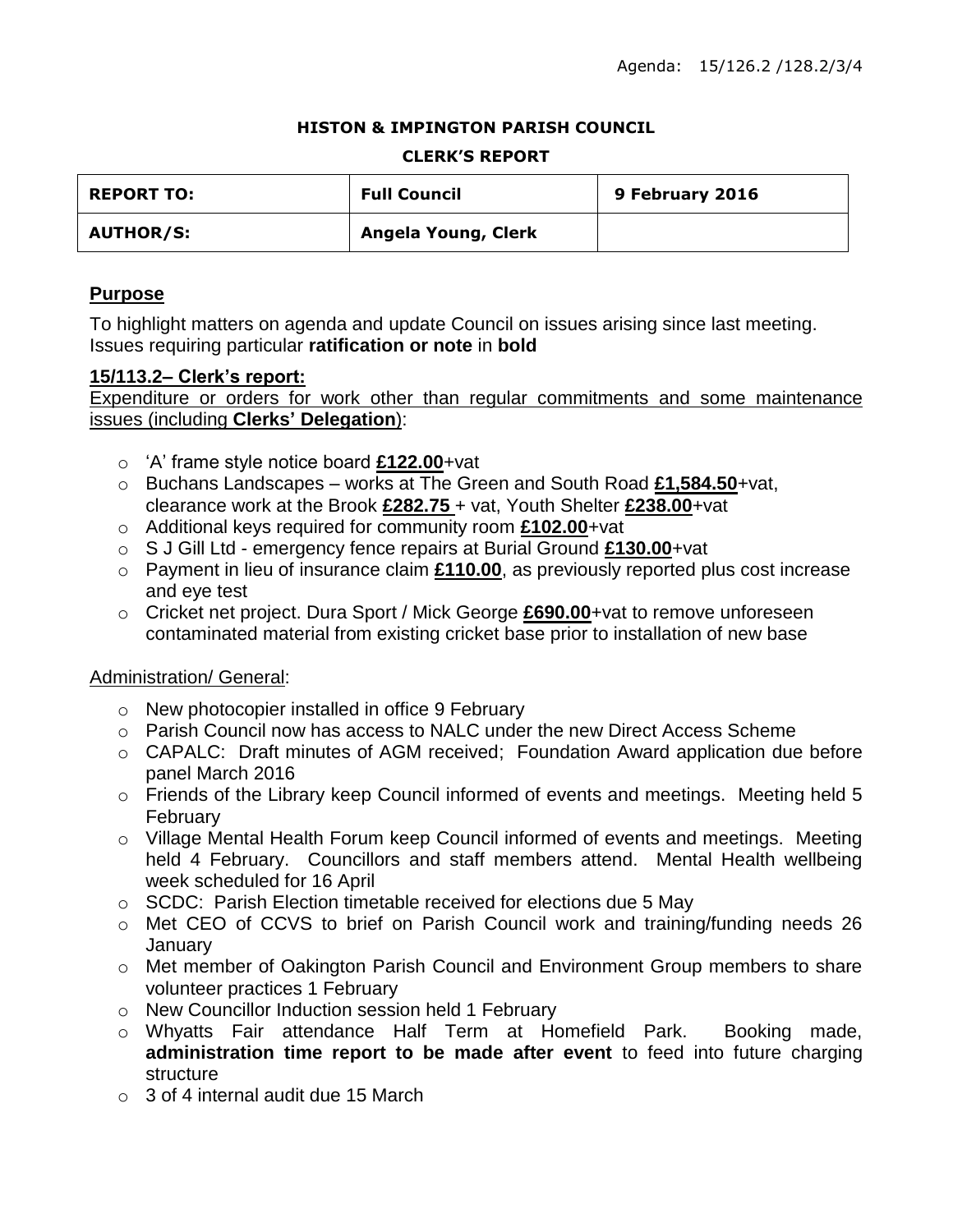### Meetings / Training:

- o **Clerk delegated** to put in place training needs for staff, as and when identified
- o 3 places booked for SLCC Regional Roadshow 20 April **£158**
- o AY attended IOSH Training in Working Safely January 2016. Assessment Pass confirmed
- o TS attended CBT course 28 January. Assessment Pass confirmed
- o AY/LM attending training on Team Motivation 27 April **£150**
- o AC attended Mental Health Training 26 January (FOC)
- o AC/LM/AY attending "Chelsea's Choice" viewing March (FOC)
- o TS and AB to attend RoSPA Play Area Inspection course 3 March (FOC)
- o TS and AB provisionally booked into Manual Handling Awareness training March/April **£90**
- o Attended meeting with Housing Enabler at SCDC with Dist Cllr Davies 15 January
- o Met with Buchans 29 January to finalise orders for works
- o Attended Newsletter Editorial Committee meeting 1 February. Deadline for copy 19 February
- o Police Panel meeting Cottenham VC 24 February. **Topics to be raised advise Cllr Abdullah**

## Staff matters and holiday/TOIL dates:

- o AY now routinely takes Wednesday as day off. LM continues to take Fridays. Both are subject to change if diary/workload dictates
- $\circ$  CP normally now in parish office Wednesday Friday, with more limited hours Monday and Tuesday. Further 6 month period agreed at Orchard Park, for review June 2016
- o AC normally in parish office Monday Wednesday**, term time only**
- o LM annual leave w/c 22 February
- o **Please let Clerk know your holiday dates** as this aids arrangements in the Council diary

Author: Angela Young 09.02.16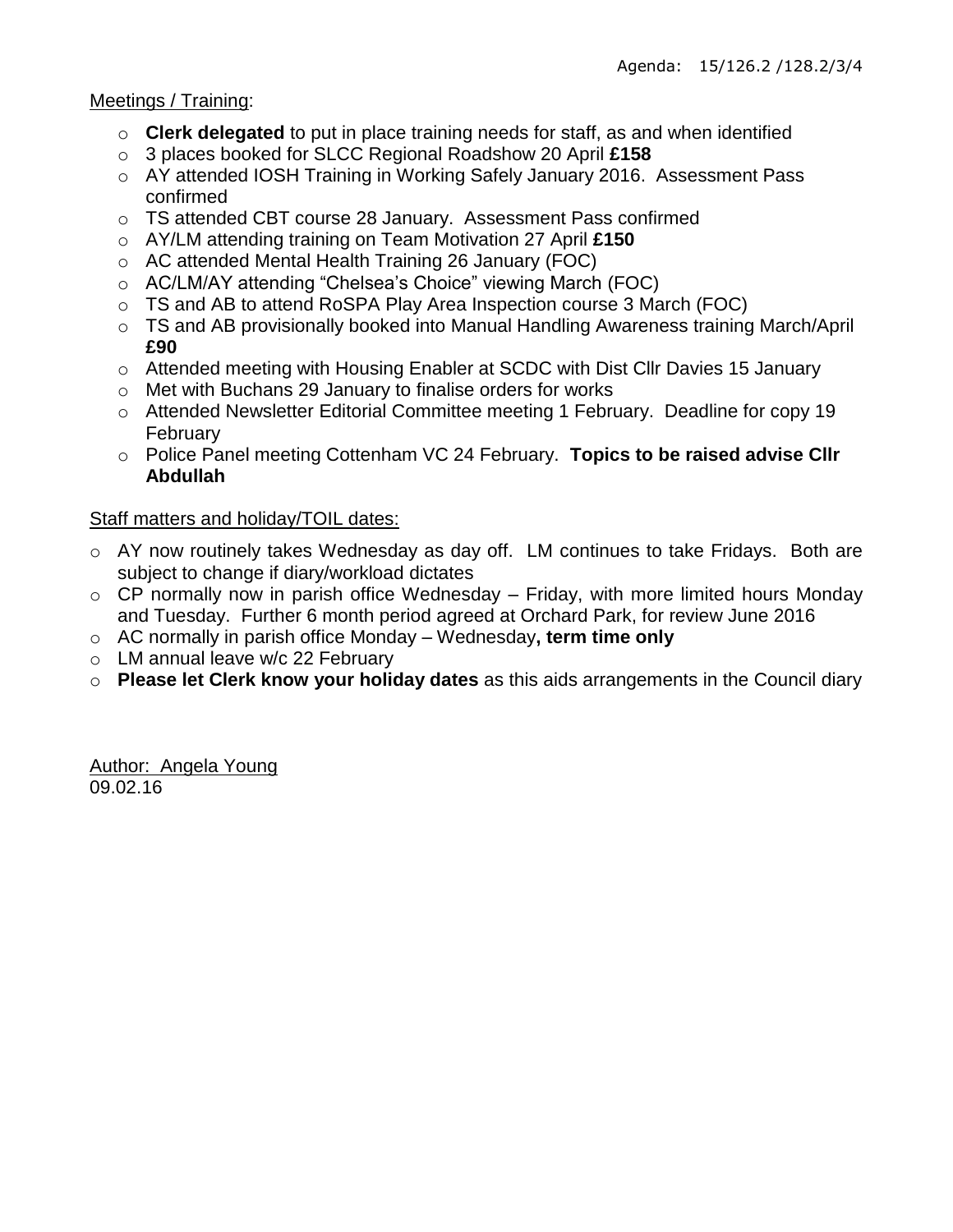#### **HISTON & IMPINGTON PARISH COUNCIL**

#### **FINANCE REPORT**

| <b>REPORT TO:</b> | <b>Full Council</b>                   | 10 February 2016 |
|-------------------|---------------------------------------|------------------|
| <b>AUTHOR/S:</b>  | Lynda Marsh, Office<br><b>Manager</b> |                  |

## **Purpose**

To list accounts paid by delegated approval, and payment of outstanding accounts o Accounts paid by delegated approval – to note only:

| paid<br><b>Expenses</b><br>by DDR |                                           |            |        |          |
|-----------------------------------|-------------------------------------------|------------|--------|----------|
| <b>Beneficiary</b>                | <b>Description</b>                        | <b>Net</b> | Vat    | Gross    |
| Siemens Financial                 | Photocopier rental                        | 176.85     | 35.37  | 212.22   |
| Barclaycard                       | Stamps, training, additional keys         | 386.40     | 47.00  | 433.40   |
| <b>British Gas</b>                | Electricity for feeder pillar (The Green) | 13.57      | 0.68   | 14.25    |
| <b>British Gas</b>                | Electricity account                       | 1,560.39   | 312.07 | 1,872.46 |
| London Fuel Ltd                   | Unleaded fuel                             | 4.92       | 0.99   | 5.91     |
| <b>Total</b>                      |                                           | 2,142.13   | 396.11 | 2,538.24 |

| paid<br><b>Expenses</b><br>by cheque |                                    |          |          |          |
|--------------------------------------|------------------------------------|----------|----------|----------|
| <b>Beneficiary</b>                   | <b>Description</b>                 | Net      | Vat      | Gross    |
| <b>Valuation Office</b>              | Land valuation.                    | 613.53   | 122.71   | 736.24   |
| Mobile Retail Ltd                    | Piaggio Ape Electric – 50% deposit | 6.451.50 | 1.290.30 | 7.741.80 |
| Total                                |                                    | 7.065.03 | 1.413.01 | 8.478.04 |

## **Accounts for approval:**

| paid<br><b>Expenses</b> |                                                       |           |        |           |
|-------------------------|-------------------------------------------------------|-----------|--------|-----------|
| by BACS                 |                                                       |           |        |           |
| <b>Beneficiary</b>      | Description                                           | Net       | Vat    | Gross     |
| Copy IT Solutions       | Copier reading                                        | 40.29     | 8.06   | 48.35     |
| P A Collacott & Co      | Repair exterior lights, light & fan in public toilets | 401.86    | 80.37  | 482.23    |
| <b>ESPO</b>             | Litter pickers, key fobs, crockery                    | 312.82    | 62.57  | 375.39    |
| <b>Broxap</b>           | Replacement goals & wheels                            | 1,129.50  | 225.90 | 1,355.40  |
| Tomlinson G'care        | Replacement tines for verti-drainer                   | 126.24    | 25.25  | 151.49    |
| <b>Iliffe Print</b>     | Newsletter delivery charge x 2                        | 28.00     |        | 28.00     |
| D A Pest Control        | Pest control at recreation ground                     | 105.00    | ۰      | 105.00    |
| L M Dewar               | Pavilion - November, December, January                | 882.85    | ۰      | 882.85    |
| <b>CBS Office</b>       | Stationery                                            | 25.60     | 5.12   | 30.72     |
| S J Gill Fencing Ltd    | Emergency work at Burial Ground                       | 130.00    | 26.00  | 156.00    |
| CCC                     | Youth work - Autumn term                              | 714.58    | 142.91 | 857.49    |
| Roger Hovells           | Office and bus shelter cleaning                       | 82.50     |        | 82.50     |
| A C Cowley              | Expenses, travelling expenses                         | 61.10     |        | 61.10     |
| M11 Administration      | Wages, NI, and pension                                | 12,143.18 | ٠      | 12,143.18 |
|                         | Rec groundsman's expenses                             | 25.53     |        | 25.53     |
| <b>Total</b>            |                                                       | 16,209.05 | 576.18 | 16,785.23 |